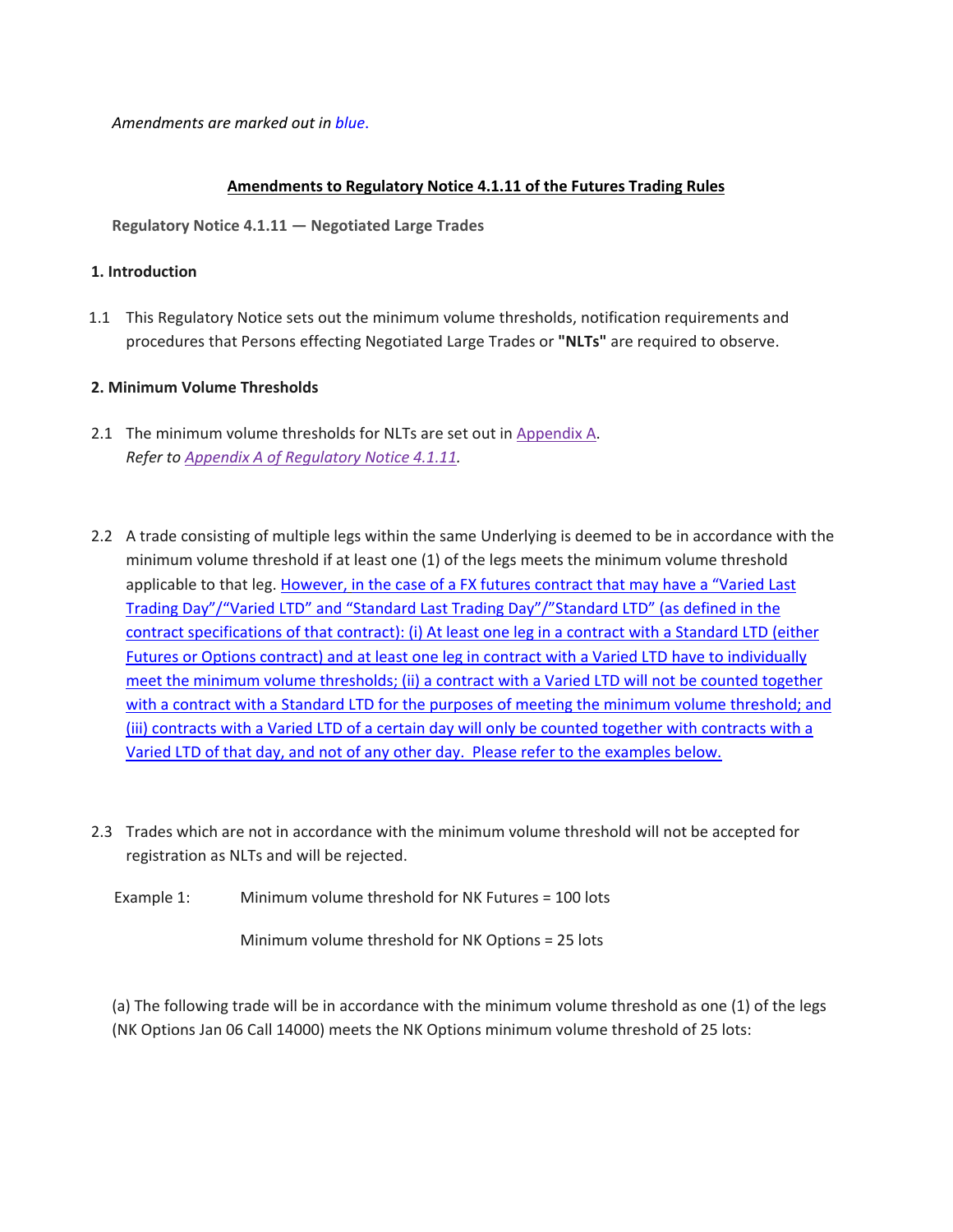| Contract                     | Qty     | <b>Price</b> |
|------------------------------|---------|--------------|
| NK Futures Mar 06            | 19 lots | @ 14200      |
| NK Options Jan 06 Call 14000 | 13 lots | @ 300        |
| NK Options Jan 06 Call 14000 | 12 lots | @ 301        |
| NK Options Feb 06 Put 13750  | 2 lots  | @ 610        |

(b) The following trade will also be in accordance with the minimum volume threshold as one (1) of the legs (NK Futures Mar 06) meets the NK Futures minimum volume threshold of 100 lots:

| <b>Contract</b>              | Qty      | <b>Price</b> |
|------------------------------|----------|--------------|
| NK Futures Mar 06            | 100 lots | @ 14200      |
| NK Options Jan 06 Call 14000 | 11 lots  | @ 300        |
| NK Options Jan 06 Call 14000 | 12 lots  | @ 301        |
| NK Options Feb 06 Put 13750  | 2 lots   | @ 610        |

Example 2:

Minimum volume threshold for INR/USD Futures with Standard LTD = 30 lots

Minimum volume threshold for INR/USD Futures with Varied LTD = 30 lots

Minimum volume threshold for INR/USD Options (standard options)= 30 lots

(a) The following trade will be in accordance with the minimum volume threshold as the total quantity of the INR/USD Futures with the same Standard LTD meets the minimum volume threshold, and the total quantity of the INR/USD Futures with the same Varied LTD also meets the minimum volume threshold: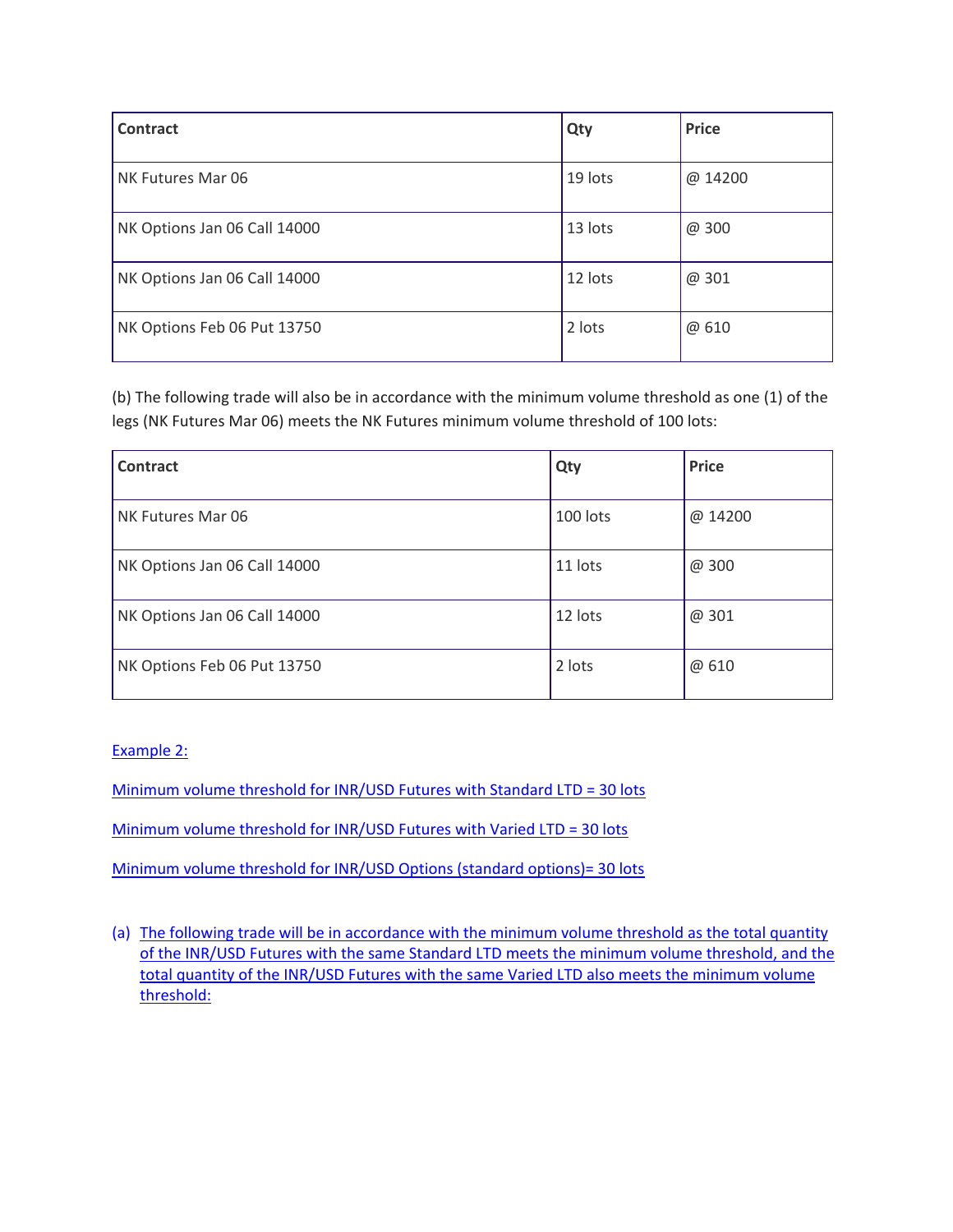| Contract                        | $Q$ ty  | Price   |
|---------------------------------|---------|---------|
| <b>INR/USD Futures Nov 2017</b> | 7 lots  | 154.831 |
| <b>INR/USD Futures Nov 2017</b> | 23 lots | 154.833 |
| INR/USD Futures 20 Nov 2017     | 6 lots  | 154.920 |
| INR/USD Futures 20 Nov 2017     | 24 lots | 154.900 |

(b) The following trade will not be in accordance with the minimum volume threshold as none of the INR/USD Futures with Standard LTD meets the minimum volume threshold, notwithstanding that the INR/USD Futures with Varied LTD meets the minimum volume threshold:

| Contract                          | $Q$ ty  | Price   |
|-----------------------------------|---------|---------|
| <b>INR/USD Futures Nov 2017</b>   | 9 lots  | 154.831 |
| <b>INR/USD Futures Dec 2017</b>   | 21 lots | 154.372 |
| <b>INR/USD Futures 4 Dec 2017</b> | 30 lots | 154.525 |

(c) The following trade will not be in accordance with the minimum volume threshold as none of the INR/USD Futures with Varied LTD meets the minimum volume threshold, notwithstanding that the INR/USD Futures with Standard LTD meets the minimum volume threshold

| Contract                        | <u>Qty</u> | Price   |
|---------------------------------|------------|---------|
| <b>INR/USD Futures Nov 2017</b> | 30 lots    | 154.831 |
| INR/USD Futures 20 Nov 2017     | 2 lots     | 154.920 |
| INR/USD Futures 21 Nov 2017     | 28 lots    | 154.900 |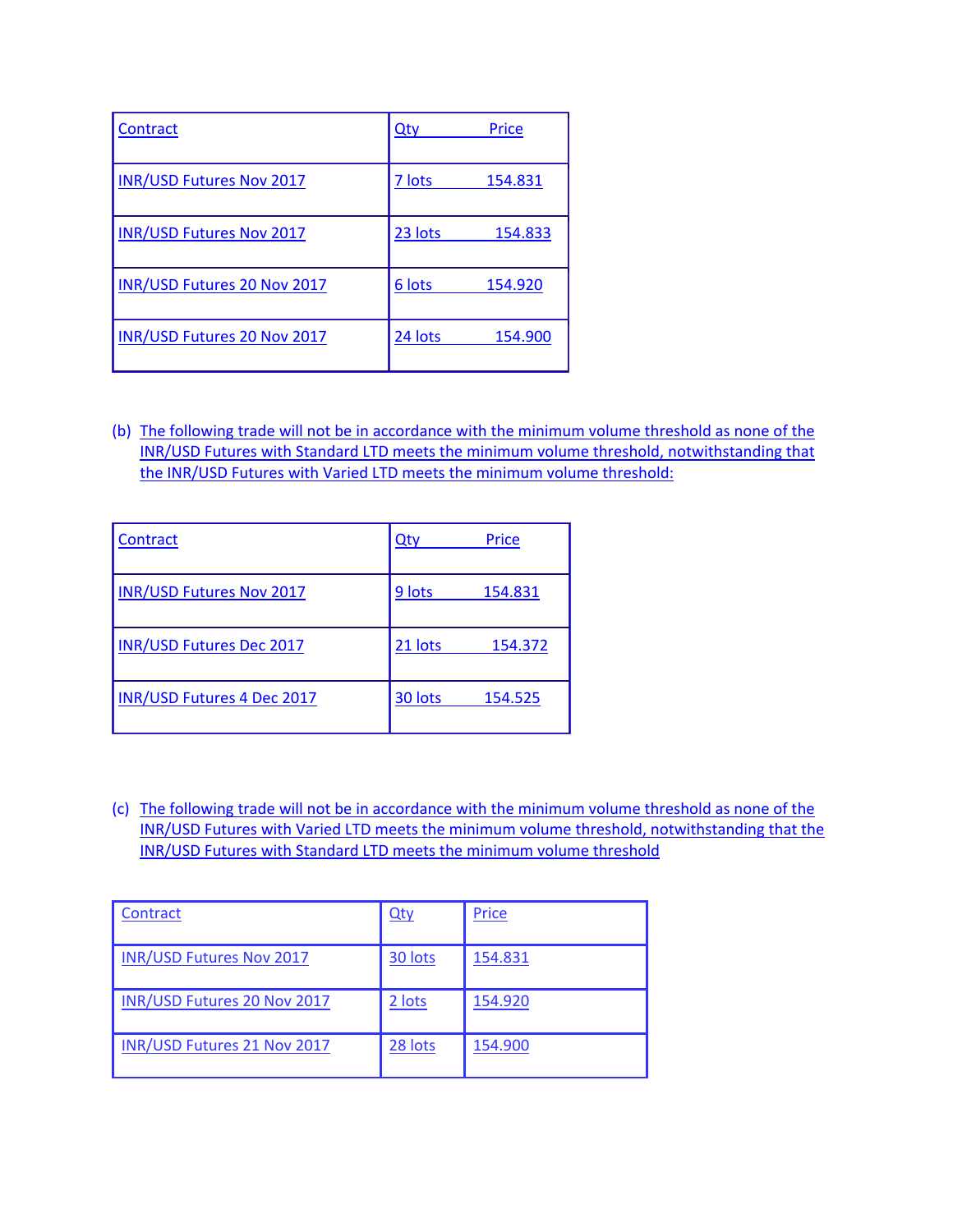(d) The following trade will be in accordance with the minimum volume threshold as one (1) leg of the INR/USD Futures with Standard LTD and one (1) leg of INR/USD Futures with Varied Leg meet the minimum volume threshold:

| Contract                            | Price<br>Qty       |
|-------------------------------------|--------------------|
| <b>INR/USD Futures Nov 2017</b>     | 30 lots<br>154.831 |
| <b>INR/USD Futures Jan 2017</b>     | 2 lots<br>153.857  |
| INR/USD Options Dec 2017 Call 156.5 | 5 lots<br>0.810    |
| INR/USD Futures 21 Nov 2017         | 30 lots<br>154.900 |
| <b>INR/USD Futures 22 Nov 2017</b>  | 5 lots<br>154.880  |

(e) The following trade will be in accordance with the minimum volume threshold as the total quantity for the INR/USD Options for the same contract month of Dec 2017 and strike price of 156.5 (Call), and one (1) leg of INR/USD Futures with Varied LTD meet the minimum volume threshold:

| Contract                            | Qty     | Price   |
|-------------------------------------|---------|---------|
| <b>INR/USD Futures Nov 2017</b>     | 5 lots  | 154.831 |
| INR/USD Options Dec 2017 Call 156.5 | 3 lots  | 0.790   |
| INR/USD Options Dec 2017 Call 156.5 | 27 lots | 0.810   |
| <b>INR/USD Futures 21 Nov 2017</b>  | 30 lots | 154.900 |
| INR/USD Futures 22 Nov 2017         | 2 lots  | 154.880 |